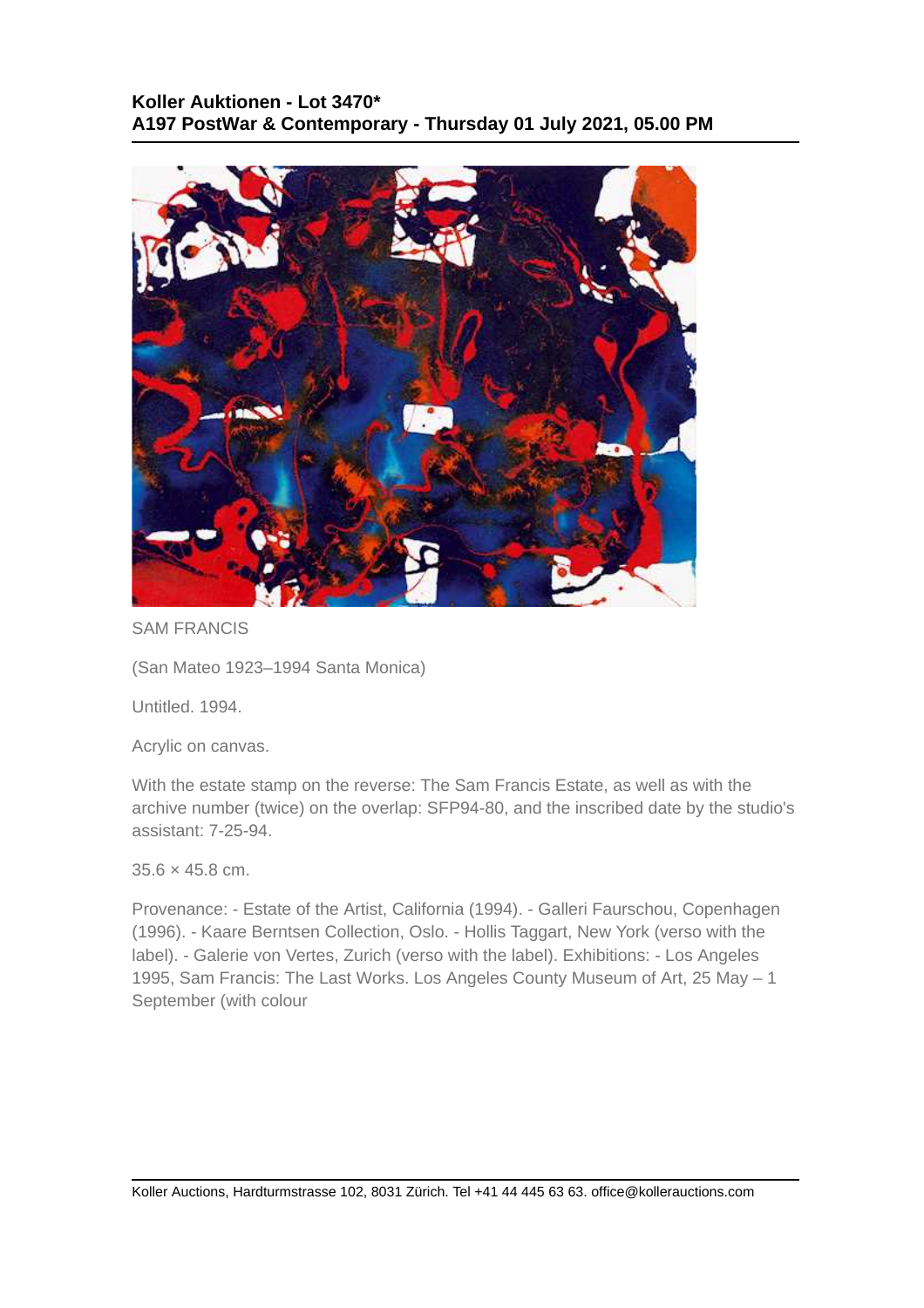## **Koller Auktionen - Lot 3470\* A197 PostWar & Contemporary - Thursday 01 July 2021, 05.00 PM**

ill.). - Basel 1997, The Complete Paintings (152) from the Last Studio of Sam Francis. Galleri Faurschou 11 – 18 June (Art Basel) (with colour ill.). - Copenhagen 1999, Sam Francis: The Last Works. Galleri Faurschou, 18 March – 5 June (with colour ill..) - Oslo 2005, Sam Francis-de siste arbeider. Kaare Berntsen Galleri, 12 – 27 February (with colour ill.). Literature: - Burchett-Lere, Debra (Ed.): Sam Francis: Catalogue Raisonné of Canvas and Panel Paintings, 1923–1994, Berkeley 2011; cat. no. 1756, DVD I (colour illus.). - Exh. cat.: Agee, William C.: Sam Francis. Paintings 1947–1990, Museum of Contemporary Art Los Angeles, 1999, no. 51 (illus.). - Exh. cat.: Sam Francis, Museo d'Arte Mendrisio, 1997, pp. 20–21 (illus.) and exh. brochure (illus.). - Exh. cat.: Sam Francis. Les années parisiennes 1950–1961, Galerie nationale du Jeu de Paume, Paris 1995, p. 39 (illus). Painted in the last months of his life, Sam Francis' present work is part of the "Last Works" series, all of which reflect a fierce demonstration of his artistic will to create and are characterised by the artist's typically masterful use of colour. In 1994 Francis went through an involuntary creative break. His cancer caused paralysis of his right hand and confined him to a wheelchair for several months. Since he had been in the habit of painting with both hands, he initially found it very unpleasant to only use his left hand. During this time, when his illness took hold, the artist produced around 170 paintings on canvas and paper, 152 of which are preserved today ("The Last Works"). Each of them is accorded a special significance in the artist's late work, with an individual date of completion on the reverse. The present work gives no hint of Francis' physical and psychological weakness, yet in his usual manner it allows us to participate in a visual drama of primal power. Against an almost snow-white background, opulent overlapping lines of oceanic blue are laid out, contrasting with energetic splashes of deep red that take over the entire composition. Francis' work embodies contrast in two respects: the two primary colours used here, red and blue, are engaged in a conflict between order and disorder, structure and chaos. For while the blue lines embody structure and unity on the canvas, the confused reds create an unruly spectacle on the surface of the work. With the present work, Sam Francis created one of the last pre-eminent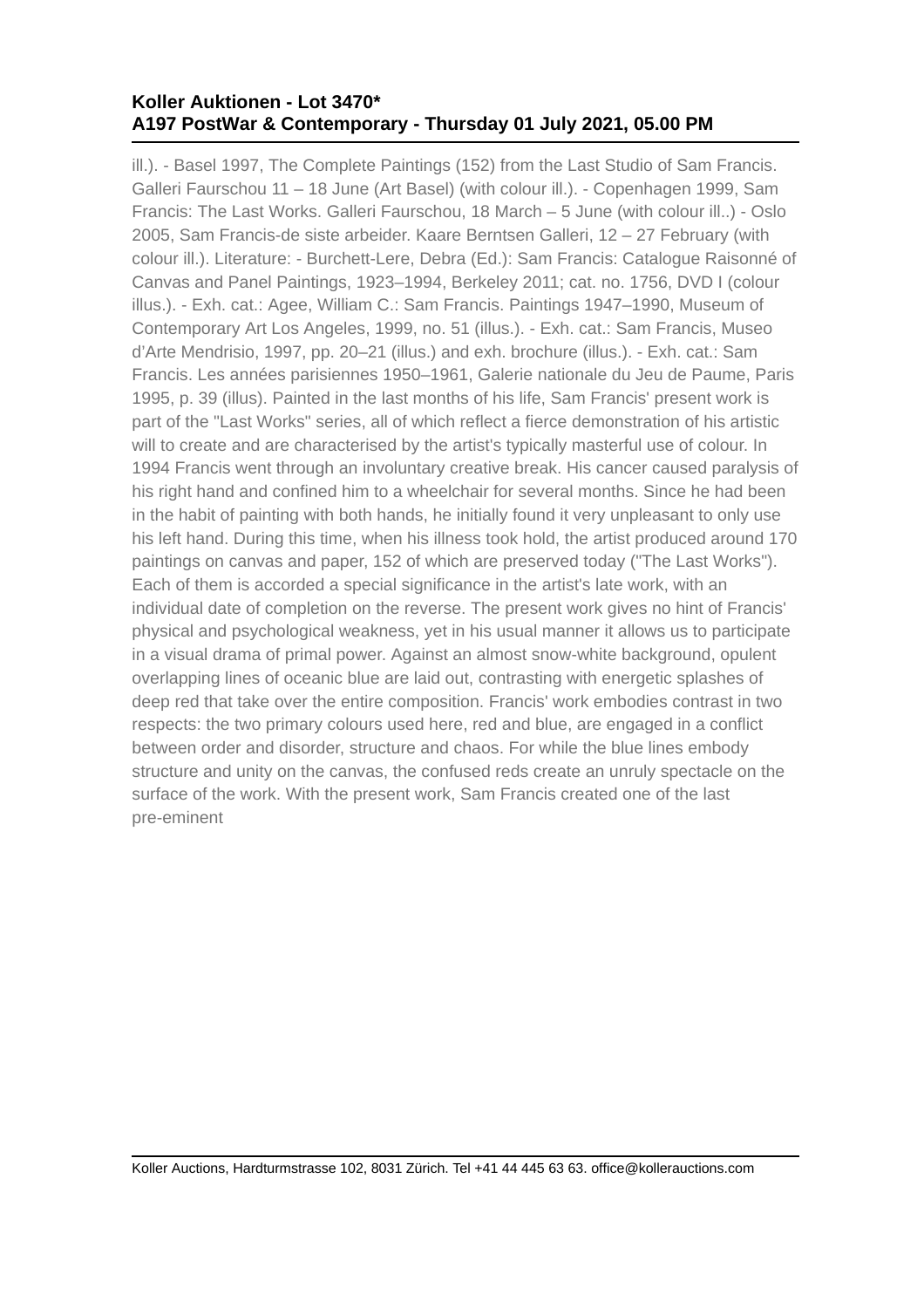## **Koller Auktionen - Lot 3470\* A197 PostWar & Contemporary - Thursday 01 July 2021, 05.00 PM**

arrangements of colour and form that seem to fight against the white surface like the artist against his incurable disease, leaving his mark on the canvas with unmistakable vibrancy.

CHF 30 000 / 40 000 € 28 040 / 37 380

Koller Auctions, Hardturmstrasse 102, 8031 Zürich. Tel +41 44 445 63 63. office@kollerauctions.com